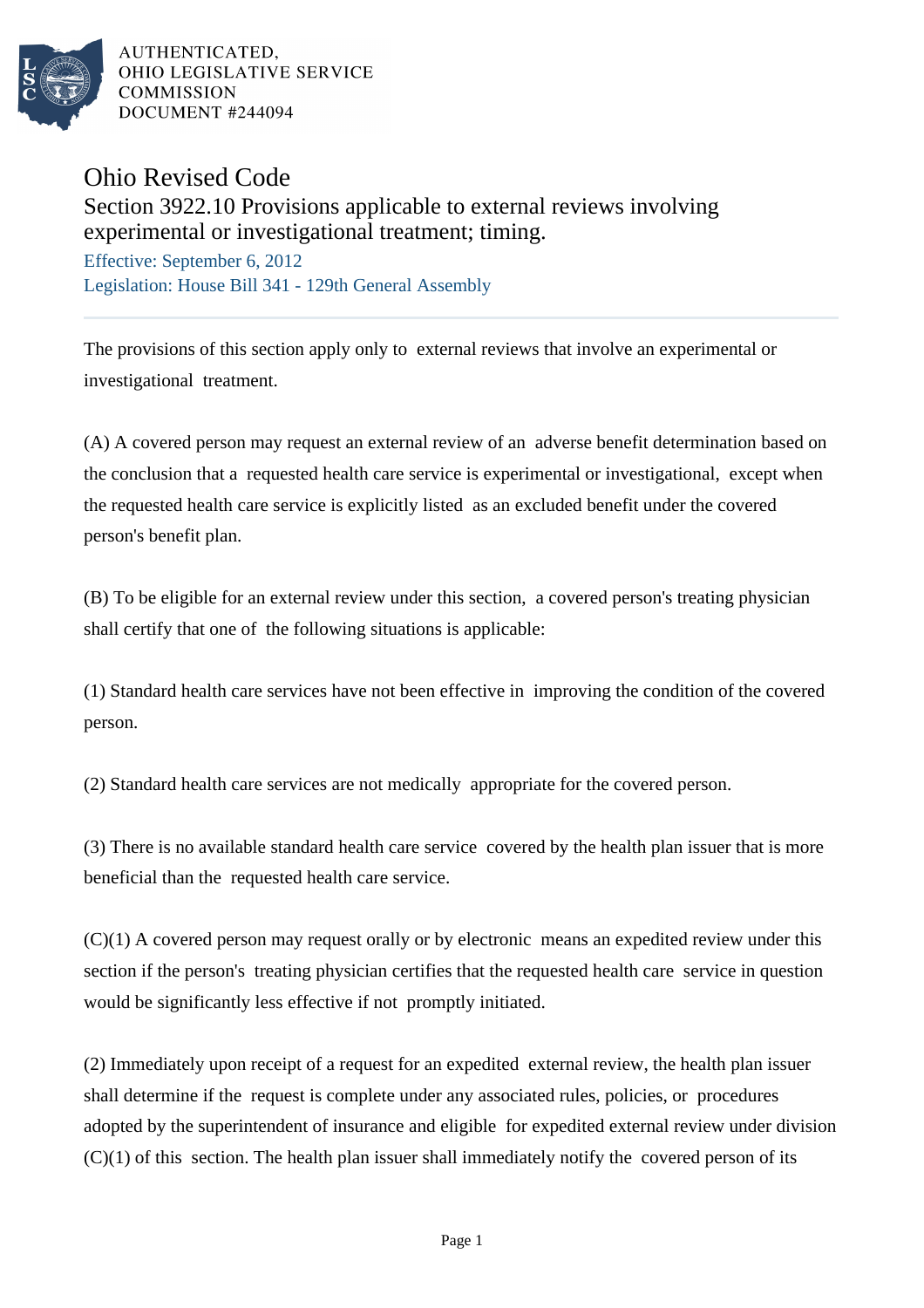

determination in accordance with any associated rules adopted by the superintendent of insurance.

(D) The health plan issuer shall provide to the assigned independent review organization all documents and information considered in making the adverse benefit determination within whichever of the following applies:

(1) Within five days after the receipt of a request for a standard external review;

(2) For an expedited external review, immediately electronically, or by facsimile or any other available expeditious method.

(E) An independent review organization assigned by the superintendent of insurance under division (F) of section 3922.05 of the Revised Code shall do both of the following:

(1) Select at least one clinical reviewer, pursuant to divisions (F) and (G) of this section to conduct the external review;

(2) Make a decision to uphold or reverse the adverse benefit determination based upon the opinion of the clinical reviewer or reviewers.

(F) In selecting clinical reviewers under division (E) of this section, the assigned independent review organization shall select physicians or other health care professionals who meet the minimum qualifications described in section 3922.15 of the Revised Code.

(G) Neither the covered person, nor the health plan issuer, shall choose or have any influence over the choice of the clinical reviewer or reviewers chosen under division (E) of this section.

(H)(1) Each chosen clinical reviewer shall provide a written opinion to the assigned independent review organization on whether the adverse benefit determination should be upheld or reversed.

(2) In reaching such opinions, a clinical reviewer is not bound by any conclusions reached by the health plan issuer during a utilization review process or its internal appeals process.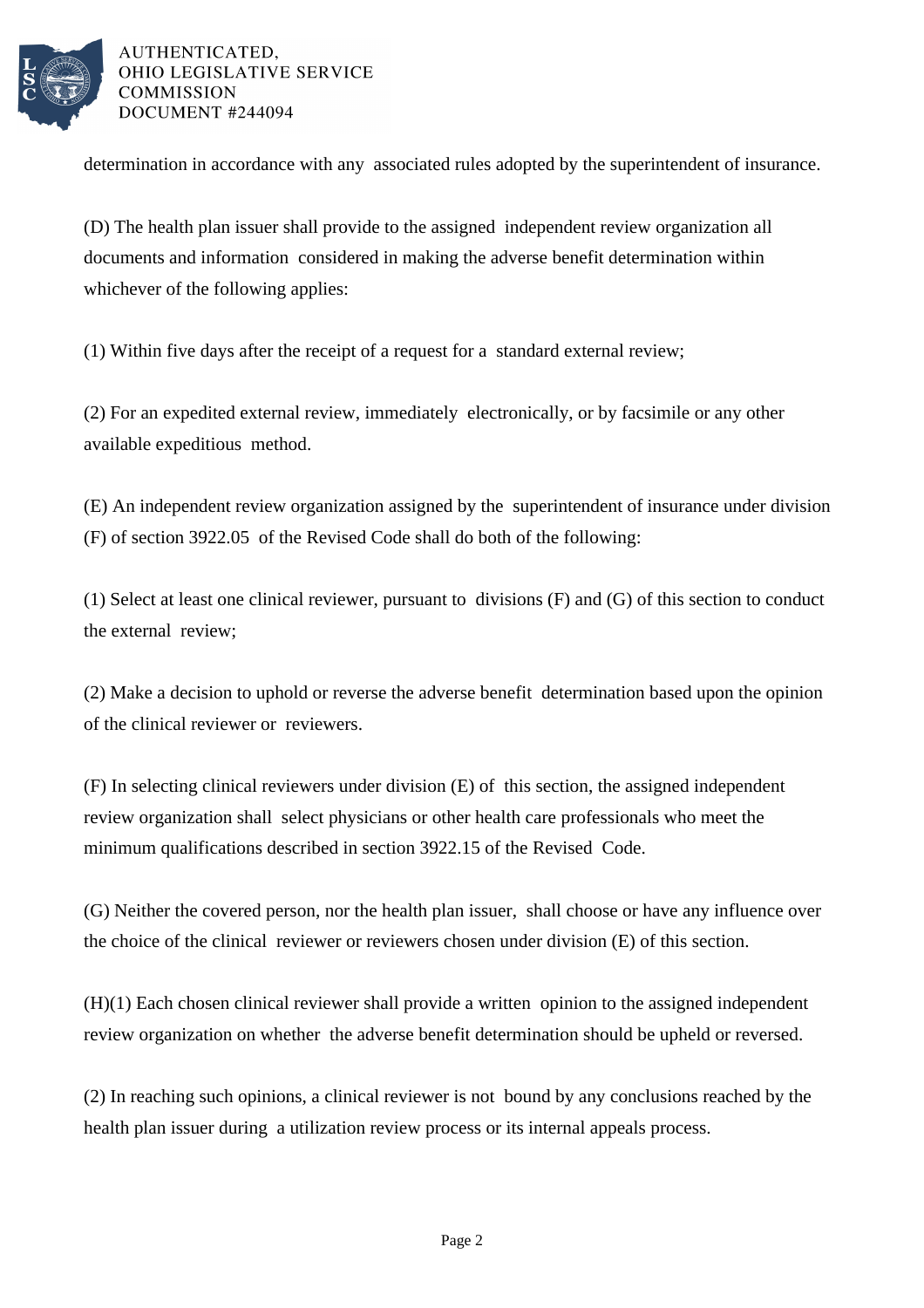

(3) Any such opinion shall be in writing and shall include all of the following information:

(a) A description of the covered person's condition;

(b) A description of the indicators relevant to determining whether there is sufficient evidence to demonstrate that the recommended or requested therapy is more likely than not to be more beneficial to the covered person than any available standard health care service, and that the adverse risks of the requested health care service would not be substantially greater than those of available standard health care services;

(c) A description and analysis of any medical or scientific evidence considered in reaching the opinion;

(d) A description and analysis of any evidence-based standard considered;

(e) Information on whether the reviewer's rationale for the opinion is based on division (K)(2)(b) or (c) of this section.

(I) An external review shall not be delayed due to failure on the part of the health plan issuer to provide the information required under division (D) of this section.

(J)(1) An independent review organization may reverse an adverse benefit determination, if the information required under division (D) of this section is not provided in the allotted time. The independent review organization may also grant a request from the health plan issuer for more time to provide the required information.

(2) If an adverse benefit determination is reversed under division  $(J)(1)$  of this section, the independent review organization shall immediately notify the covered person, the health plan issuer, and the superintendent of insurance.

(K)(1) Each clinical reviewer shall review all of the information received pursuant to division (D) of this section, as well as any other information submitted in writing by the covered person pursuant to division (D) of section 3922.05 of the Revised Code.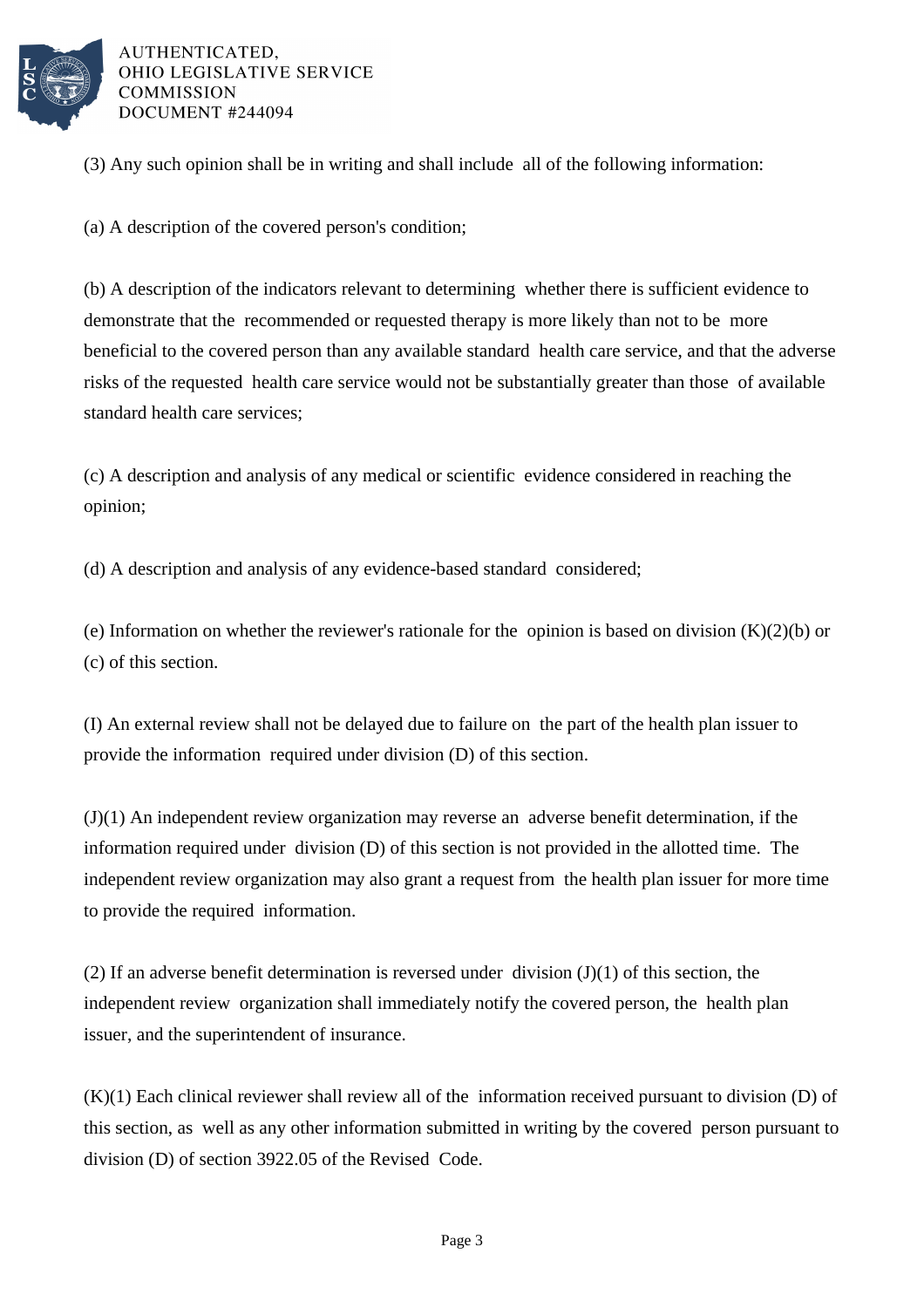

(2) In addition to the documents and information provided pursuant to division (D) of this section and division (D) of section 3922.05 of the Revised Code, each clinical reviewer shall consider the following:

(a) Information required under section 3922.07 of the Revised Code;

(b) Whether the requested health care service has been approved by the federal food and drug administration, if applicable, for the condition;

(c) Whether medical or scientific evidence, or evidence-based standards, demonstrate that the expected benefits of the requested health care service is more likely than not to be beneficial to the covered person than any available standard health care service, and that the adverse risks of the requested health care service would not be substantially greater than those of available standard health care services.

(L) Within one business day after the receipt of any such information submitted by the covered person in accordance with division  $(K)(1)$  of this section, the independent review organization shall forward the information to the health plan issuer. Upon receipt of any such forwarded information in accordance with division  $(K)(1)$  of this section, a health plan issuer may reconsider its adverse benefit determination as described in section 3922.06 of the Revised Code.

 $(M)(1)$  Within thirty days after the date of receipt by the health plan issuer of a request for a standard external review, or within seventy-two hours of receipt by the health plan issuer of a request for an expedited external review, the assigned independent review organization shall provide written notice of its decision to uphold or reverse the adverse benefit determination to the covered person, the health plan issuer, and the superintendent of insurance.

(2)(a) If a majority of the clinical reviewers recommend that the requested health care service should be covered, the independent review organization shall make a decision to reverse the health plan issuer's adverse benefit determination.

(b) If a majority of the clinical reviewers recommend that the recommended or requested health care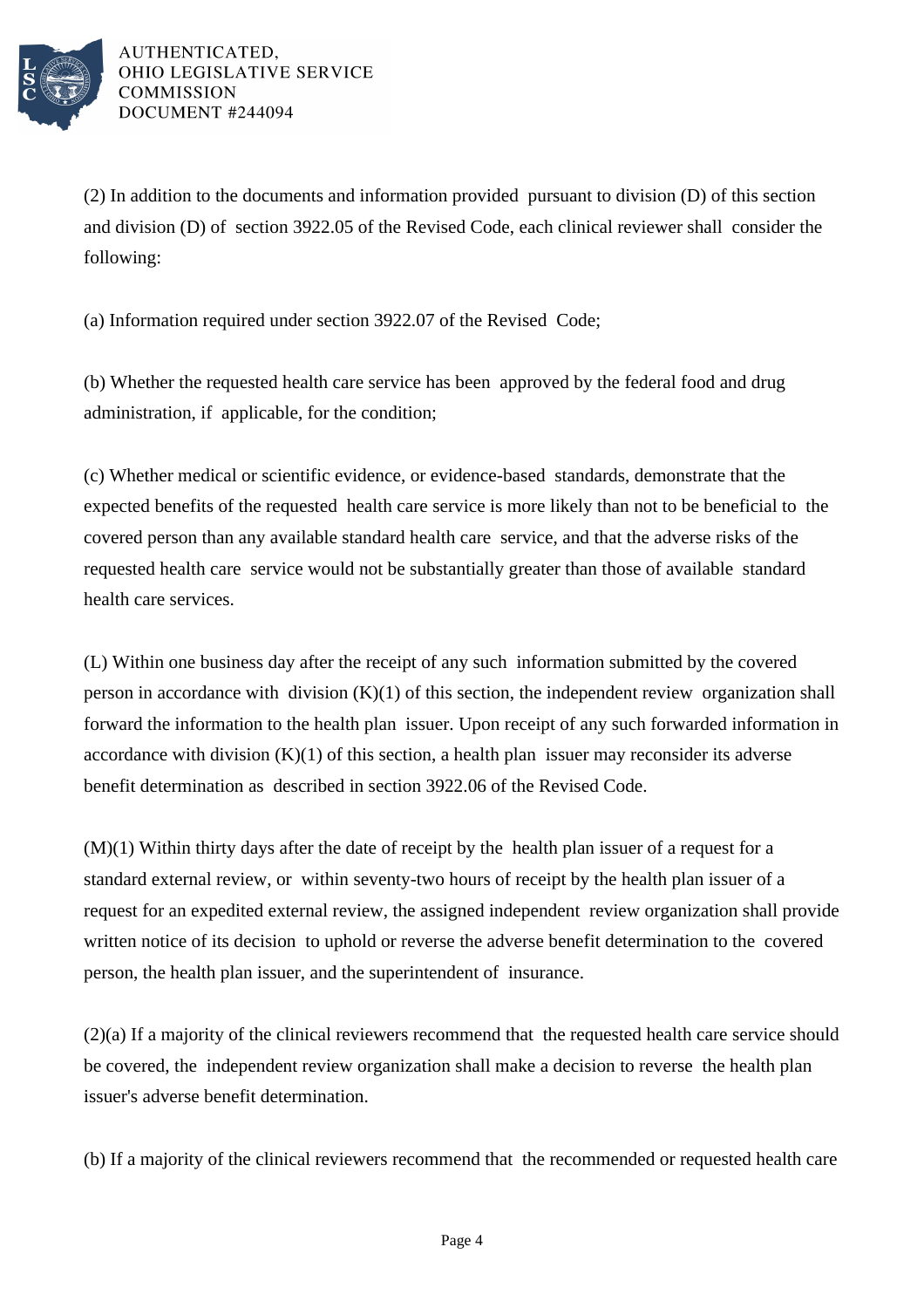

service or treatment should not be covered, the independent review organization shall make a decision to uphold the health plan issuer's adverse benefit determination.

(c)(i) If the clinical reviewers are evenly split as to whether the adverse benefit determination should be reversed or upheld, the independent review organization shall obtain the opinion of an additional clinical reviewer in order for the independent review organization to make a decision based on the opinions of a majority of the clinical reviewers pursuant to this division.

(ii) The additional clinical reviewer selected shall use the same information to reach an opinion as the clinical reviewers who have already submitted their opinions pursuant to this section.

(iii) The selection of the additional clinical reviewer under this division shall not extend the time within which the assigned independent review organization is required to make a decision.

(3) The independent review organization shall include in the notice provided pursuant to division  $(M)(1)$  of this section all of the following:

(a) A general description of the reason for the request for external review;

(b) The written opinion of each clinical reviewer, including the recommendation of each clinical reviewer as to whether the recommended or requested health care service or treatment should be covered and the rationale for that recommendation;

(c) The date the independent review organization was assigned by the superintendent to conduct the external review;

(d) The dates over which the external review was conducted;

(e) The date of its decision;

(f) The principal reason or reasons for its decision;

(g) The rationale for its decision.